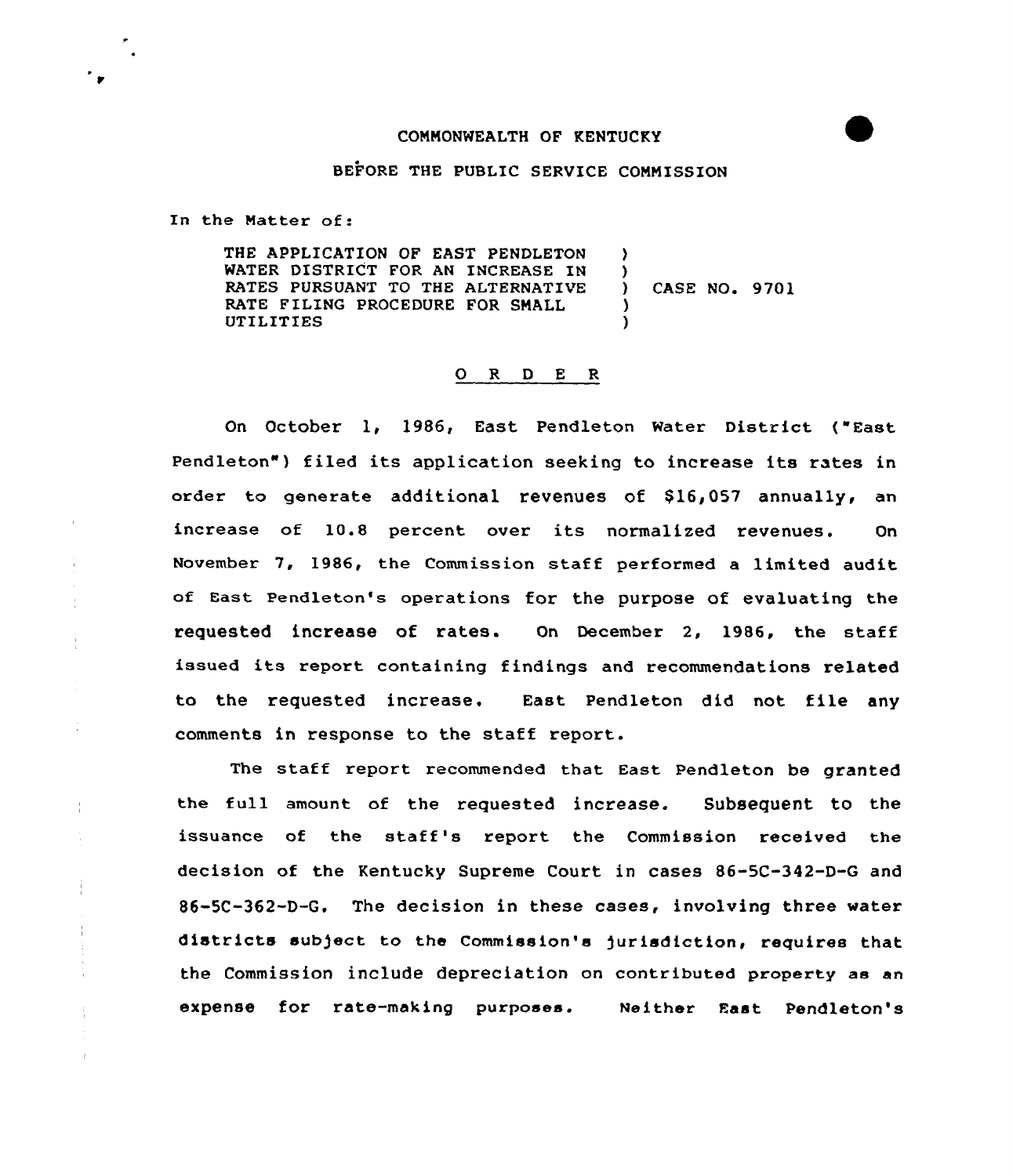application nor the staff report included rate recovery of depreciation on contributed property.

By letter dated January 6, 1987, filed with the Commission as an amended application and included in the record in this case, East Pendleton requested rate recovery of its depreciation on contributed property in the amount of \$15,180 annually.<sup>1</sup> Such request results in a total increase in revenues of \$31,237, or 21 percent. The Commission, finding the recommendations contained in the staff report to be reasonable and, in conformance with the decision of the Kentucky Supreme Court, will grant the full amount of the amended request.

The increase in rates granted herein should produce gross annual revenues of \$183,625. After deducting cash operating expenses of \$128,314 and the annual debt service requirement of \$24,930, East Pendleton will have \$30,543 available to be set aside for replacement, renewals, extraordinary maintenance and future expansion. Of this amount, \$27,148 is derived from non-cash depreciation expense.

East Pendleton's bond resolution requires a depreciation fund which shall be used for the purpose of paying the cost of unusual or extraordinary maintenance, repairs, renewals, or replacements not included in the annual budget of current expenses and the costs of constructing additions and improvements. Section  $12(B)$ of the bond resolution requires a monthly deposit of at least \$348

<sup>1</sup> The amount was calculated by the Commission staff and communicated to the district by letter dated December 29, 1986.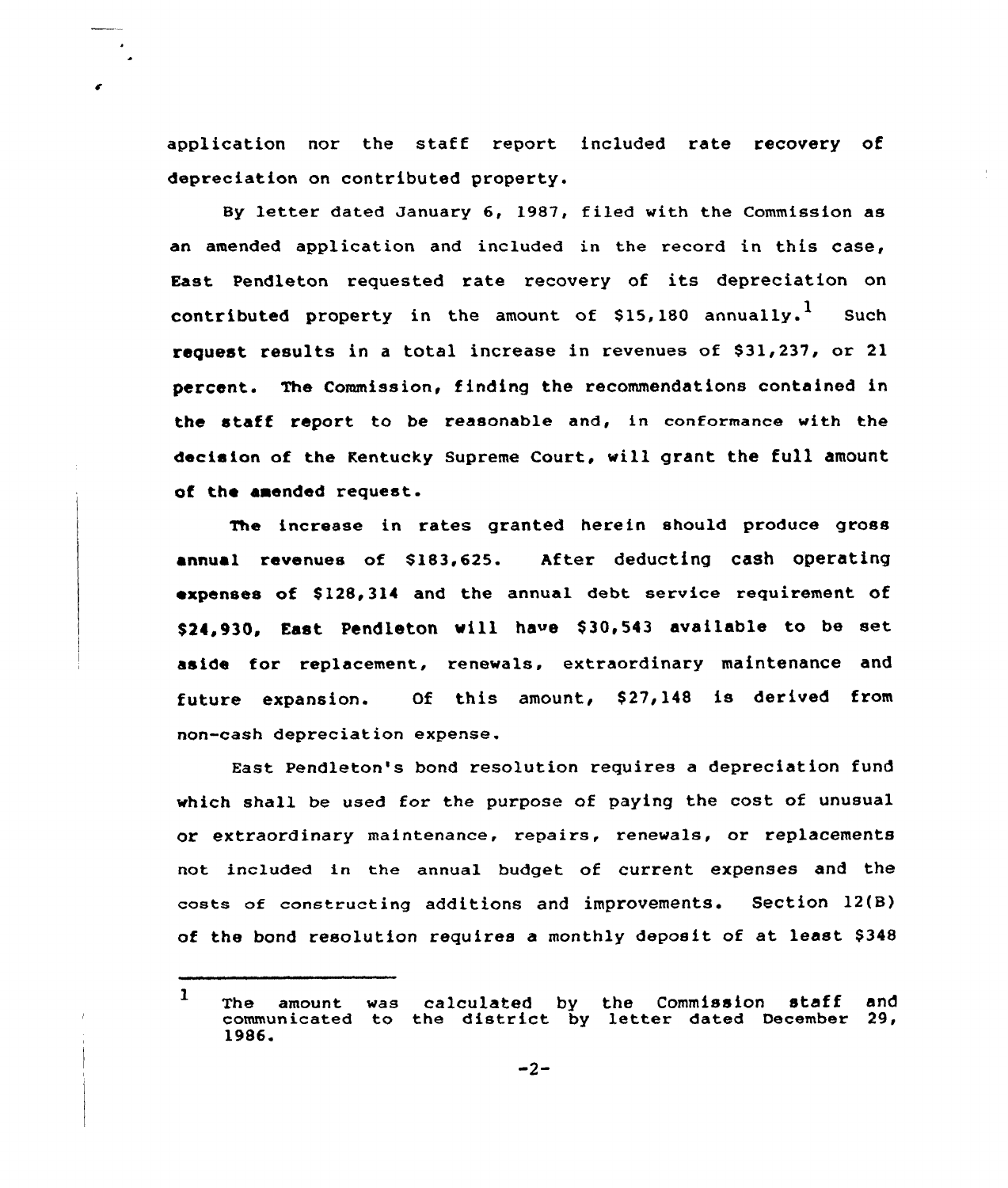into the depreciation fund; however, greater amounts may be set aside upon approval by the Board of Commissioners. Based on the additional funds available this Commission recommends that East Pendleton consider setting aside an amount greater than the minimum requirement. East Pendleton is hereby advised that the Commission will monitor future annual reports and review future rate proceedings for the proper funding and utilization of additional revenues generated from the allowance of depreciation expense on contributed property.

#### SUMNARY

The Commission, based on the evidence of record and being advised, is of the opinion and finds that:

l. The rates proposed by East Pendleton would not produce the revenues found reasonable herein and should be denied pursuant to RRS 27B.030.

2. The rates in Appendix <sup>A</sup> are fair, just and reasonable and should produce annual revenues from water sales of \$183,625.

IT IS THEREFORE ORDERED THAT:

1. The rates in Appendix <sup>A</sup> be and they hereby are approved for service rendered by East Pendleton on and after the date of th's Order.

2. The rates proposed by East Pendleton be and they hereby are denied.

3. Within 30 days of the date of this Order East pendleton shall file with the Commission its revised tariffs setting out the rates approved herein.

 $-3-$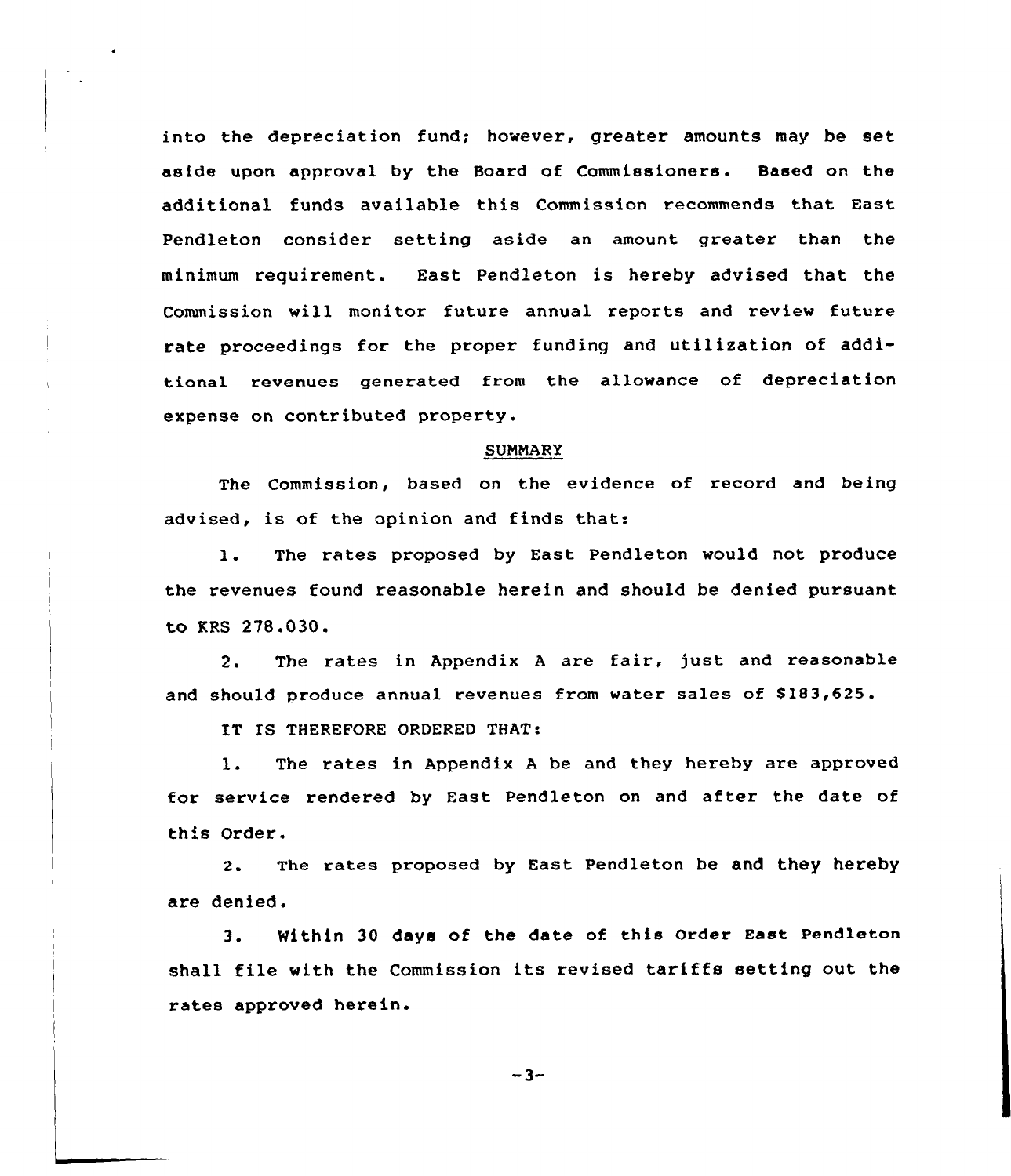Done at Frankfort, Kentucky, this 23rd day of January, 1987.

PUBLIC SERVICE COMMISSION

Charles  $\mathcal{L}$ Lk £  $\bigotimes$ Vice Chairman /

men M Welliam,

ATTEST:

Executive Director